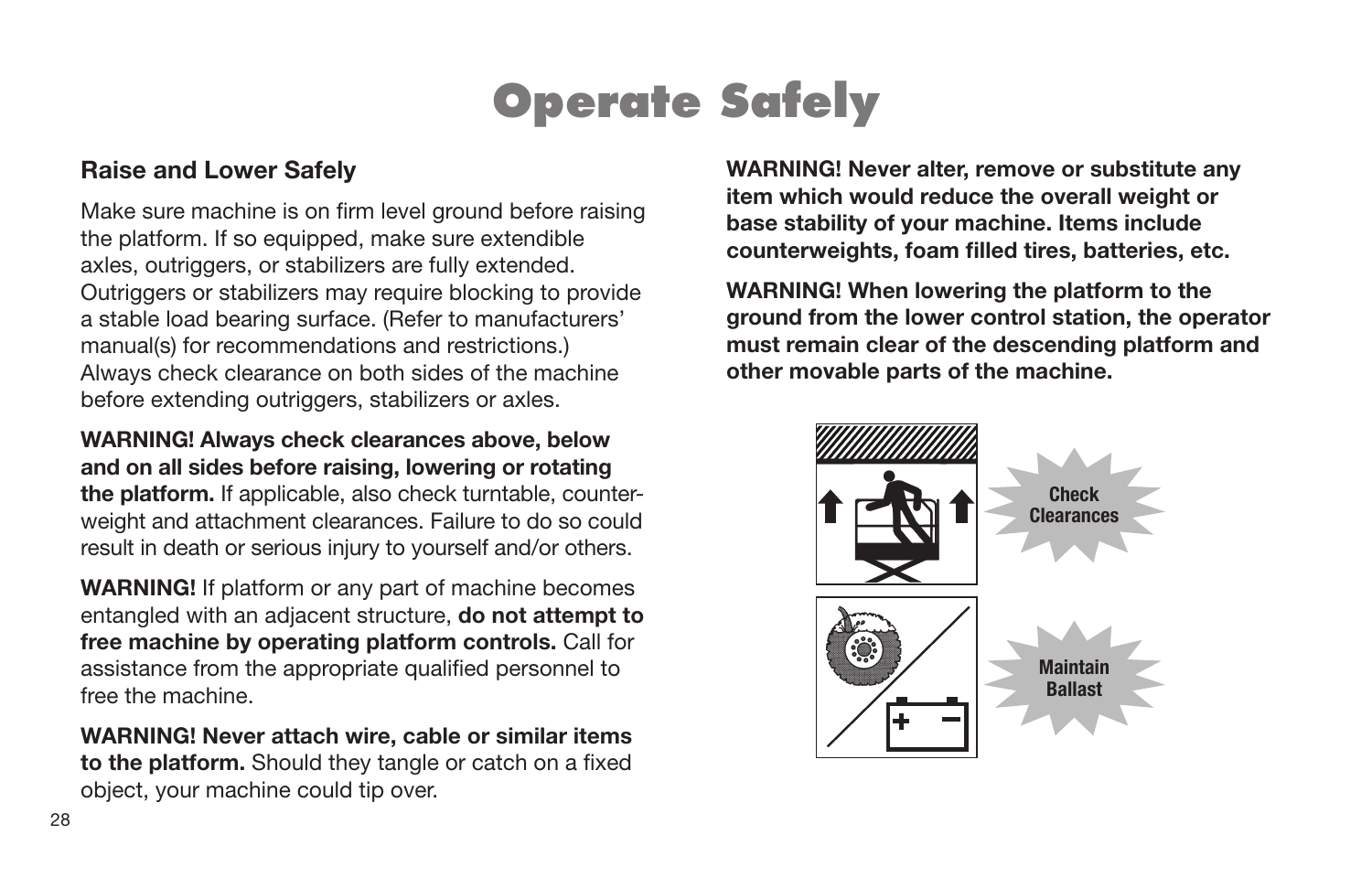# **Operate Safely**

### Operate Safely

When the platform has been raised into the working position, be extremely cautious to prevent any object from striking or interfering with the operating controls. Secure all tools, equipment or other materials placed on the platform to keep them from shifting or falling. Keep ropes, electrical cords and hoses coiled and stowed away when not in use.

WARNING! Keep the platform floor clear of debris and loose objects which might cause you to slip and could result in death or serious injury.

Always use an aerial platform appropriate for the task and conditions.

WARNING! Never use ladders, planks, steps or other devices to provide additional reach or gain greater height.

Do not lean over or sit or climb on the platform railing. Always keep both feet on the platform floor at all times.

WARNING! Never tie off to an adjacent structure when working from an aerial platform.

WARNING! Never allow anyone to tamper with, service, or operate a machine from the lower control station while personnel are in the platform, except in an emergency.



IMPORTANT! The structure of the aerial platform must not be used as a welding ground. Disconnect both battery leads before performing any welding operations.

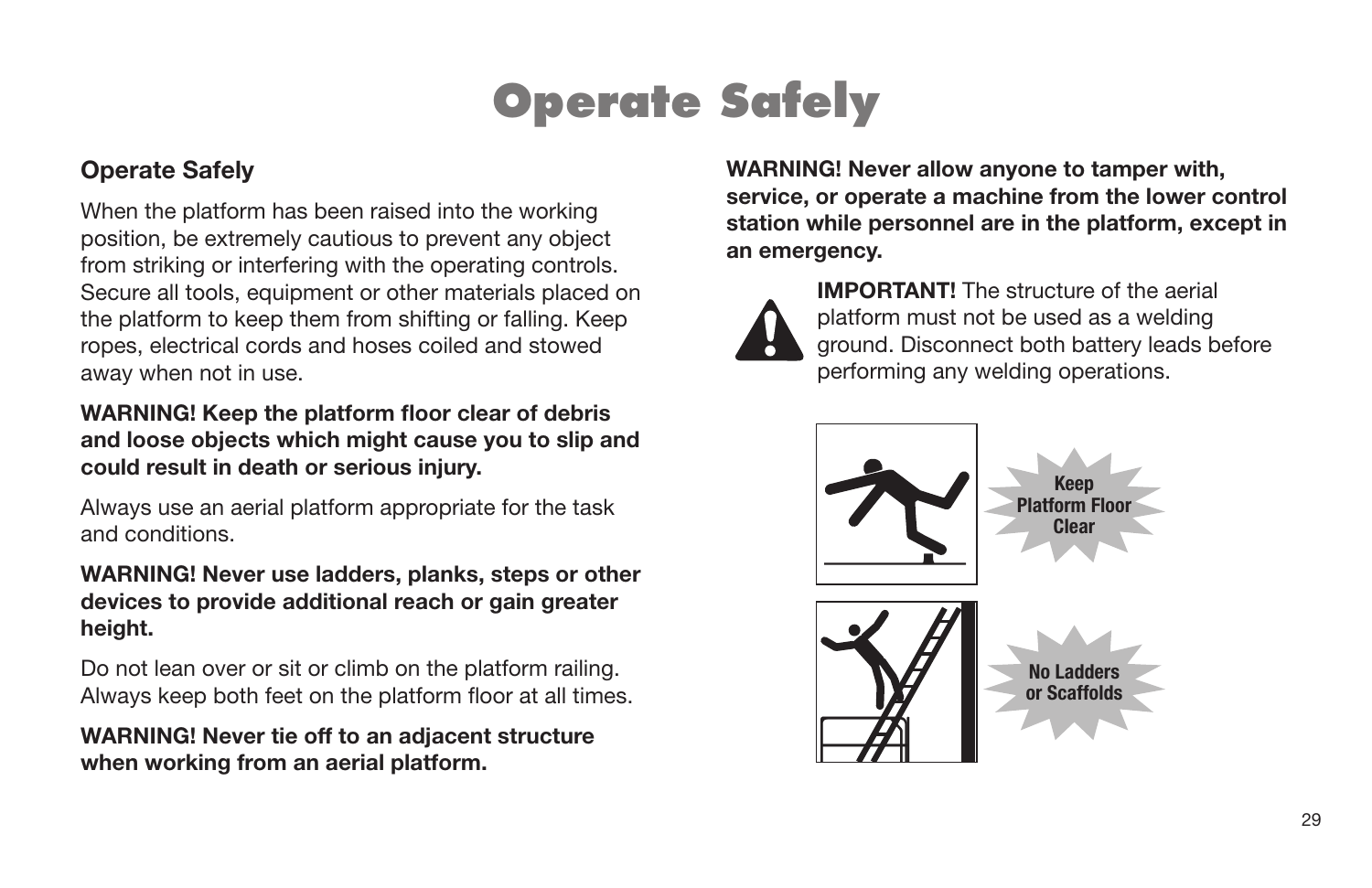# **Load and Unload Your Machine Safely**

### Transport Safely

When transporting the aerial platform on a truck or trailer, know the overall height to avoid contacting overhead obstructions such as bridges, power lines, etc.

Refer to manufacturer's manual(s) when preparing your machine for transport. Make sure all tie downs and blocks are in place and the platform is completely lowered and secured in the stowed position.

When transporting the aerial platform with a forklift, use forklift pockets (if equipped) or lifting points designated on the aerial platform or in the manufacturer's manual(s).

If your machine is to be hauled, refer to the manufacturer's manual for loading procedures. Check truck and ramp capacities and grade of incline.

Never raise, swing, or rotate the boom or platform when a machine is loaded on a truck for transporting.

Do not tow a machine without referring to the manufacturer's manual for specific towing instructions.